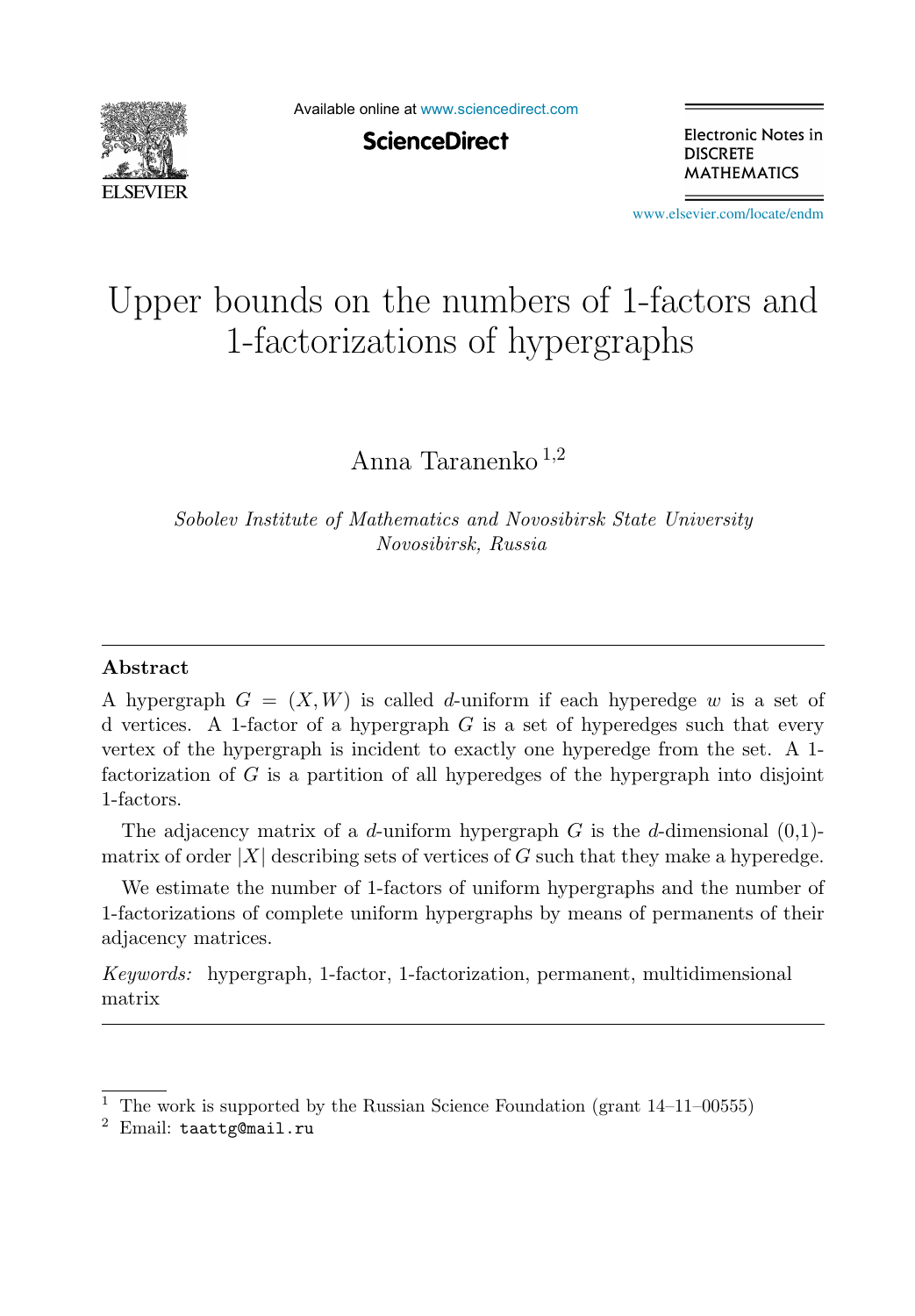#### <span id="page-1-0"></span>**1 Introduction**

Let  $G = (V, E)$  be a graph on *n* vertices. The adjacency matrix  $M(G)$  of G is the  $(0,1)$ -matrix of order n such that the entry  $m_{i,j}$  equals one if and only if the vertices i and j are adjacent. A 1-factor (perfect matching) of the graph  $G$  is a 1-regular subgraph that has the same vertex set as  $G$ . A 1-factorization of G is a partition of edges of the graph into disjoint 1-factors.

It is wellknown that the number of 1-factors of a balanced bipartite graph is equal to the permanent of its biadjacency matrix (rows of this matrix correspond to the first partite set, and the columns, to the second). At the same time, this number is equal to the square root of the permanent of the adjacency matrix. In [\[1\]](#page-7-0), Alon and Friedland proved that the number of 1-factors of any graph is not greater than the square root of the permanent of its adjacency matrix.

Also, permanents can be used for the estimation of the number of the com-plete graph 1-factorizations [\[7\]](#page-7-0). Let  $\Phi(n)$  denote the number of 1-factorizations of the complete graph  $K_n$  on n vertices. Then

$$
\left((1+o(1))\frac{n}{4e^2}\right)^{\frac{n^2}{2}} \leq \Phi(n) \leq \left((1+o(1))\frac{n}{e^2}\right)^{\frac{n^2}{2}}.
$$

The lower bound was obtained by Cameron in [\[4\]](#page-7-0). This proof requires the van der Waerden conjecture which was proved by Egorychev in [\[5\]](#page-7-0) and Falikman in [\[6\]](#page-7-0). The upper bound follows from Bregman's theorem for the permanent of  $(0,1)$ -matrices  $[3]$  and from the result of  $[1]$ .

There exist several bounds on the number of 1-factorizations of other graphs. For example, for d-regular bipartite graphs we have the following result proved by Schrijver in [\[8\]](#page-7-0):

**Theorem 1.1** Let G be a d-regular bipartite graph on 2n vertices. Then the number of 1-factorizations of G is not less than  $\left(\frac{d!^2}{d^d}\right)^n$ .

Here we estimate the number of 1-factors and 1-factorizations of uniform hypergraphs by means of permanents of multidimensional matrices.

Let  $n, d \in \mathbb{N}$ , and let  $I_n^d = \{(\alpha_1, \ldots, \alpha_d) : \alpha_i \in \{1, \ldots, n\}\}\.$  Then a ddimensional matrix A of order n is an array  $(a_{\alpha})_{\alpha \in I_n^d}$ ,  $a_{\alpha} \in \mathbb{R}$ .

For a d-dimensional matrix A of order n, denote by  $D(A)$  the set of its diagonals

$$
D(A) = \left\{ (\alpha^1, \dots, \alpha^n) | \alpha^i \in I_n^d, \forall i \neq j \ \rho(\alpha^i, \alpha^j) = d \right\},\
$$

where  $\rho$  is the Hamming distance (the number of positions at which the cor-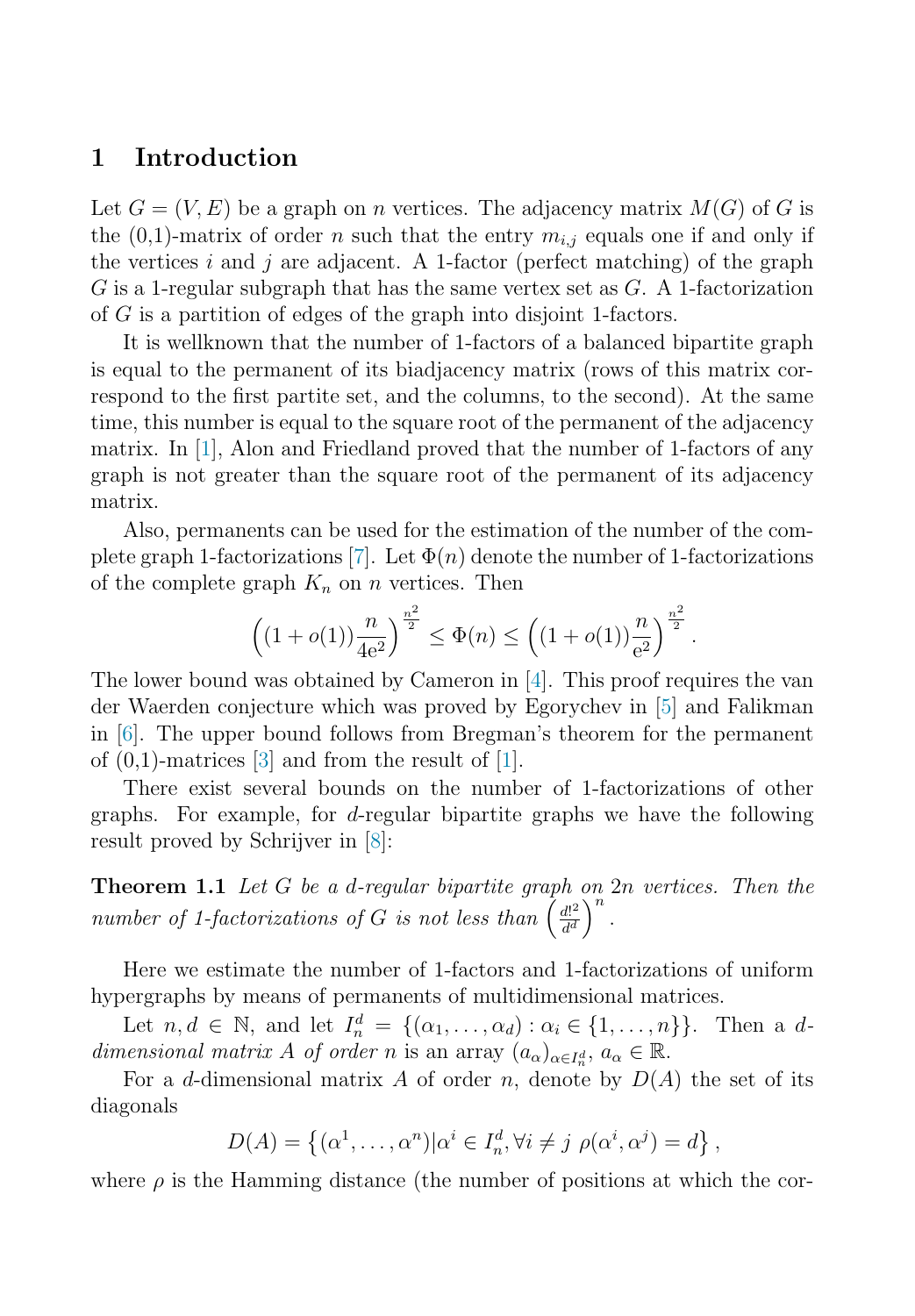<span id="page-2-0"></span>responding entries are different). Then the *permanent* of a matrix A is

$$
\text{per}A = \sum_{p \in D} \prod_{\alpha \in p} a_{\alpha}.
$$

Also, recall some definitions on hypergraphs.

The pair  $G = (X, W)$  is called a *d-uniform hypergraph* on *n* vertices with vertex set X and hyperedge set W if  $|X| = n$  and each hyperedge  $w \in W$ is a set of d vertices. A hypergraph  $G$  is called *simple* if it has no multiple hyperedges. The *degree* of a vertex  $x \in X$  in a hypergraph G is the number of hyperedges containing  $x$ .

A 1-factor of a hypergraph  $G$  is a set of hyperedges such that every vertex of the hypergraph is incident to exactly one hyperedge from the set. A 1-factorization of  $G$  is a partition of all hyperedges of the hypergraph into disjoint 1-factors. A d-uniform hypergraph  $G = (X, W)$  in which all vertices have the degree d is called a d-factor.

The *incidence matrix* of a hypergraph G is the  $|X| \times |W|$  matrix  $(b_{i,j})$ such that  $b_{i,j} = 1$  if the vertex  $x_i$  and the hyperedge  $w_i$  are incident, and 0 otherwise. The *adjacency matrix*  $M(G)$  of a *d*-uniform hypergraph G is the d-dimensional (0,1)-matrix of order n such that an entry  $m_{\alpha}$  equals one if and only if the vertices with numbers from  $\alpha$  make a hyperedge of G.

# **2 An upper bound on the number of 1-factors of hypergraphs**

Let G be a simple d-uniform hypergraph on n vertices. Denote by  $\varphi(G)$  the number of 1-factors of  $G$ . It is clear that if there exists a 1-factor of the hypergraph  $G$ , then the number of vertices n is divisible by  $d$ . Therefore, below we will consider only n multiple of  $d$ .

It is quite easy to prove that the number of 1-factors of a hypergraph G is not greater than the permanent of its adjacency matrix. We obtain the following theorem, that strengthens this bound:

**Theorem 2.1** Let G be a simple d-uniform hypergraph on n vertices, and let d divide n. Define the function  $\mu(n, d)$  such that  $\mu(n, 2) = \mu(n, 3) = 1$  for all integer n and

$$
\mu(n,d) = \frac{d!^{2n}}{d^{dn}d!^{n/d}}
$$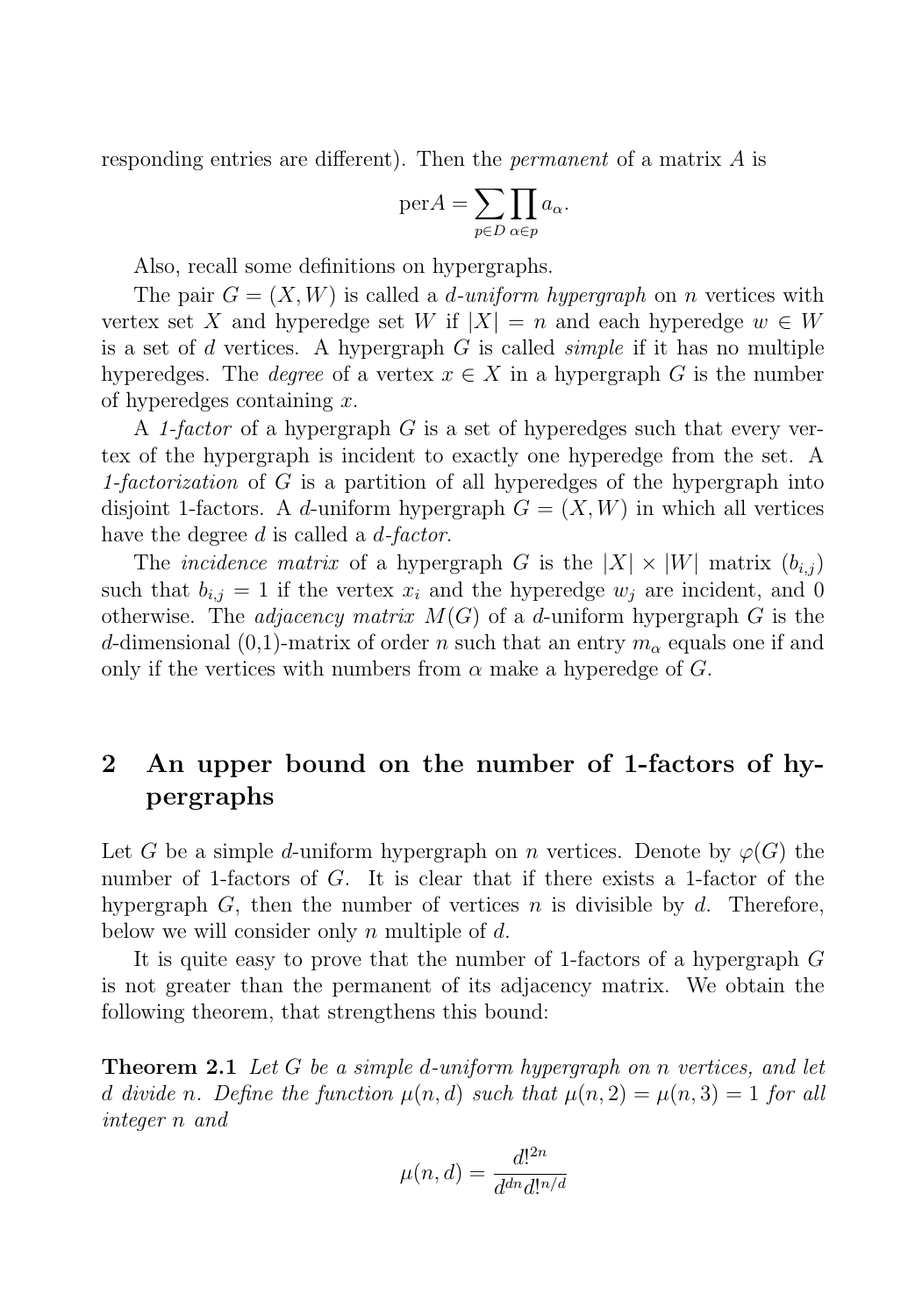for all  $d > 4$ . Then the number of 1-factors of the hypergraph G satisfies

$$
\varphi(G) \le \left(\frac{\text{per}M(G)}{\mu(n,d)}\right)^{1/d}
$$

.

**Corollary 2.2** The number of 1-factors of a simple d-uniform hypergraph is not greater than the dth root of the permanent of its adjacency matrix:

 $\varphi(G) \leq (\text{per}M(G))^{1/d}.$ 

**Corollary 2.3** Let  $G = (X, W)$  be a simple d-uniform hypergraph on n vertices, and let the vertex  $x_i \in X$  have the degree  $r_i$ . Then the number of 1-factors of the hypergraph G satisfies

$$
\varphi(G) \le \left(\frac{(d-1)!^n}{\mu(n,d)}\prod_{i=1}^n r_i\right)^{1/d}.
$$

The proof of Theorem [2.1](#page-2-0) is based on ideas of paper [\[1\]](#page-7-0). Let us give a sketch of proof of the theorem.

Denote by  $\mathfrak{F}(G)$  the set of all ordered d-tuples of 1-factors of G, where d-tuples can contain identical 1-factors. It is clear that  $|\mathfrak{F}(G)| = \varphi^d(G)$ .

Let  $f \in \mathfrak{F}(G)$  be an ordered d-tuple of 1-factors. Consider the d-uniform hypergraph  $F$  on n vertices such that its hyperedge set is exactly the set of all hyperedges of the  $d$ -tuple  $f$ , and the multiplicities of hyperedges from  $F$ and f are the same. By construction,  $F$  is a 1-factorable d-factor. Denote by  $\Phi(F)$  the number of all 1-factorizations of F (i.e., the number of all d-tuples  $f \in \mathfrak{F}(G)$  corresponding to F).

Let w be a hyperedge of a hypergraph  $G$ . An arbitrary ordering of vertices of a hyperedge w is said to be an orientation of w.

An *orientation* of a hypergraph  $G$  is the set of orientations of all its hyperedges, where the number of orientations of a hyperedge  $w$  equals to its multiplicity. A proper orientation of a hypergraph  $G$  is an orientation such that there are no vertices having the same position in different orientations of hyperedges. Let  $\delta(G)$  be the set of all proper orientations of G, and let  $\Delta(G) = |\delta(G)|$  be the cardinality of this set.

Let  $F_1$  and  $F_2$  be 1-factorable d-factors. Note that if the hyperedge sets of  $F_1$  and  $F_2$  are the same (taking into account the multiplicity of hyperedges), then  $\delta(F_1) = \delta(F_2)$ . If the hyperedge sets of  $F_1$  and  $F_2$  are different, then all orientations of  $F_1$  and  $F_2$  will be different too, and  $\delta(F_1) \cap \delta(F_2) = \emptyset$ .

Therefore, all d-tuples from  $\mathfrak{F}(G)$  can be divided into classes such that d-tuples from one class induce the same d-factor  $F$ , the cardinality of each class equals  $\Phi(F)$ , and the sets of proper orientations for different classes are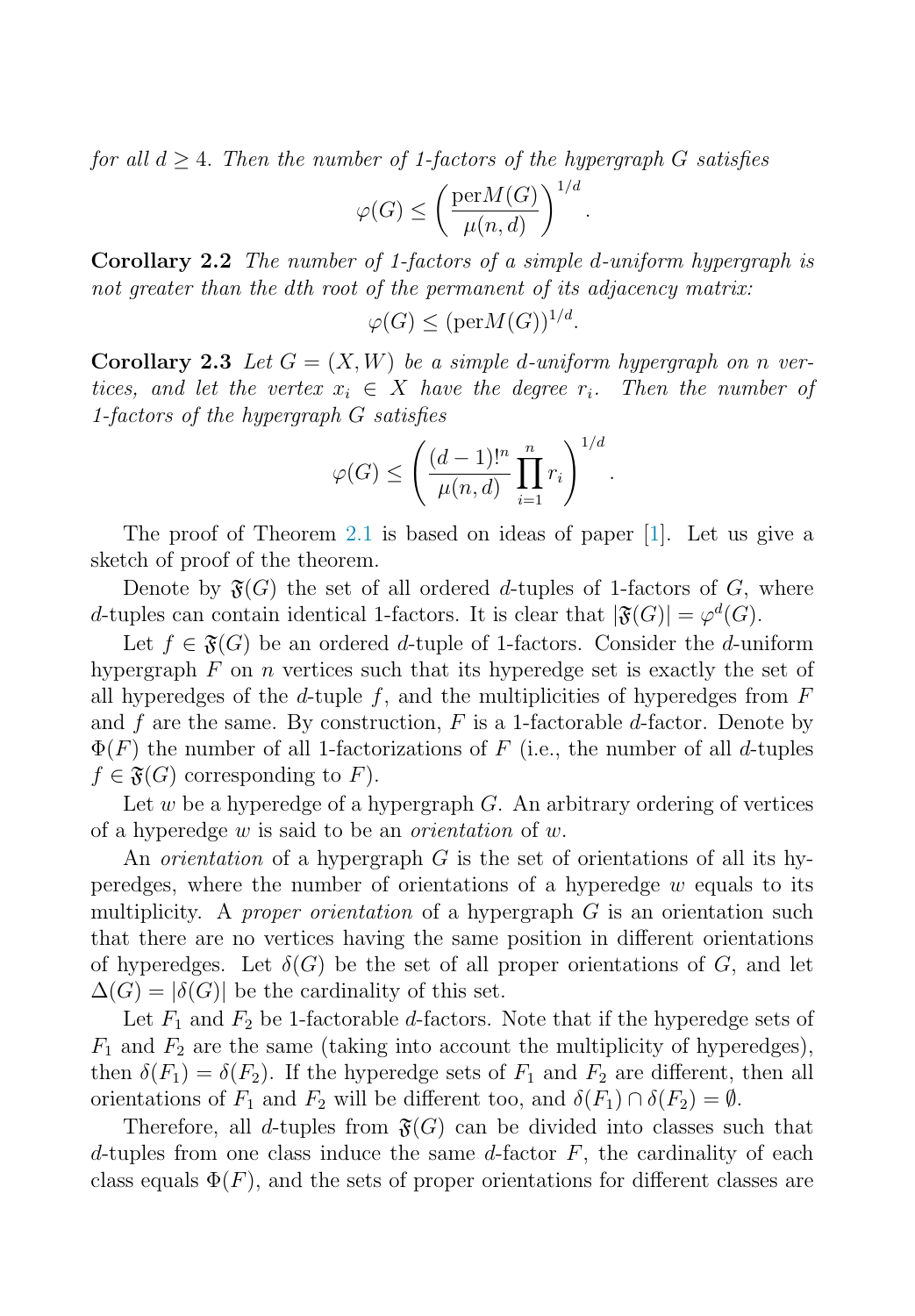<span id="page-4-0"></span>disjoint.

Now we give the key statement for the proof of Theorem [2.1:](#page-2-0)

**Proposition 2.4** Let F be a 1-factorable d-factor. Then

$$
\Phi(F) \le \frac{\Delta(F)}{\mu(n, d)}.
$$

By this proposition, it is quite easy to prove Theorem [2.1.](#page-2-0)

Let G be a simple d-uniform hypergraph. Put  $\gamma(G) = \bigcup \delta(F)$ , where the union is over all d-factors F costructed by all  $f \in \mathfrak{F}(G)$ . Note that the set of entries of the adjacency matrix  $M(G)$ , whose indices make a proper orientation from  $\gamma(G)$ , forms a unity diagonal in  $M(G)$ . Consequently,  $|\gamma(G)| \leq$  $per M(G)$ . The following is a simple corollary to Proposition 2.4:

**Corollary 2.5** Let G be a simple d-uniform hypergraph on n vertices. Then

$$
|\mathfrak{F}(G)| \le \frac{|\gamma(G)|}{\mu(n,d)}.
$$

**Proof of Theorem [2.1](#page-2-0)** Recall that  $\varphi^d(G) = |\mathfrak{F}(G)|$ . By Corollary 2.5,  $|\mathfrak{F}(G)| \leq \frac{|\gamma(G)|}{\mu(n,d)}$ . Also, we know that  $|\gamma(G)|$  is not greater than the permanent of the adjacency matrix  $M(G)$ . Therefore,

$$
\varphi(G) \le \left(\frac{\mathrm{per} M(G)}{\mu(n,d)}\right)^{1/d}.
$$

Let us describe the main ideas of the proof of Proposition 2.4 now. We state firstly that it is sufficient to consider only connected hypergraphs F.

**Lemma 2.6** Suppose that for all connected 1-factorable d-factors F on n vertices we have  $\Phi(F) \leq \frac{\Delta(F)}{\mu(n,d)}$ . Then this inequality holds for disconnected hypergraphs too.

In the proof of Proposition 2.4 we use the concept of bipartite representation of a hypergraph. For a hypergraph  $G = (X, W)$ , the bipartite representation of G is the bipartite graph  $B(G)=(X,W; E)$  with the vertex set  $X \cup W$ , and E is the edge set; the vertex  $x \in X$  is adjacent to the vertex  $w \in W$  in  $B(G)$  if and only if the vertex x is incident to the edge w in G. Note that the biadjacency matrix of  $B(G)$  coincides with the incidence matrix of G.

Any bipartite graph can be considered as a bipartite representation of some hypergraph. If G is a d-factor, then its bipartite representation  $B(G)$  is a dregular graph, and each row and each column of the adjacency matrix of  $B(G)$ contains d ones.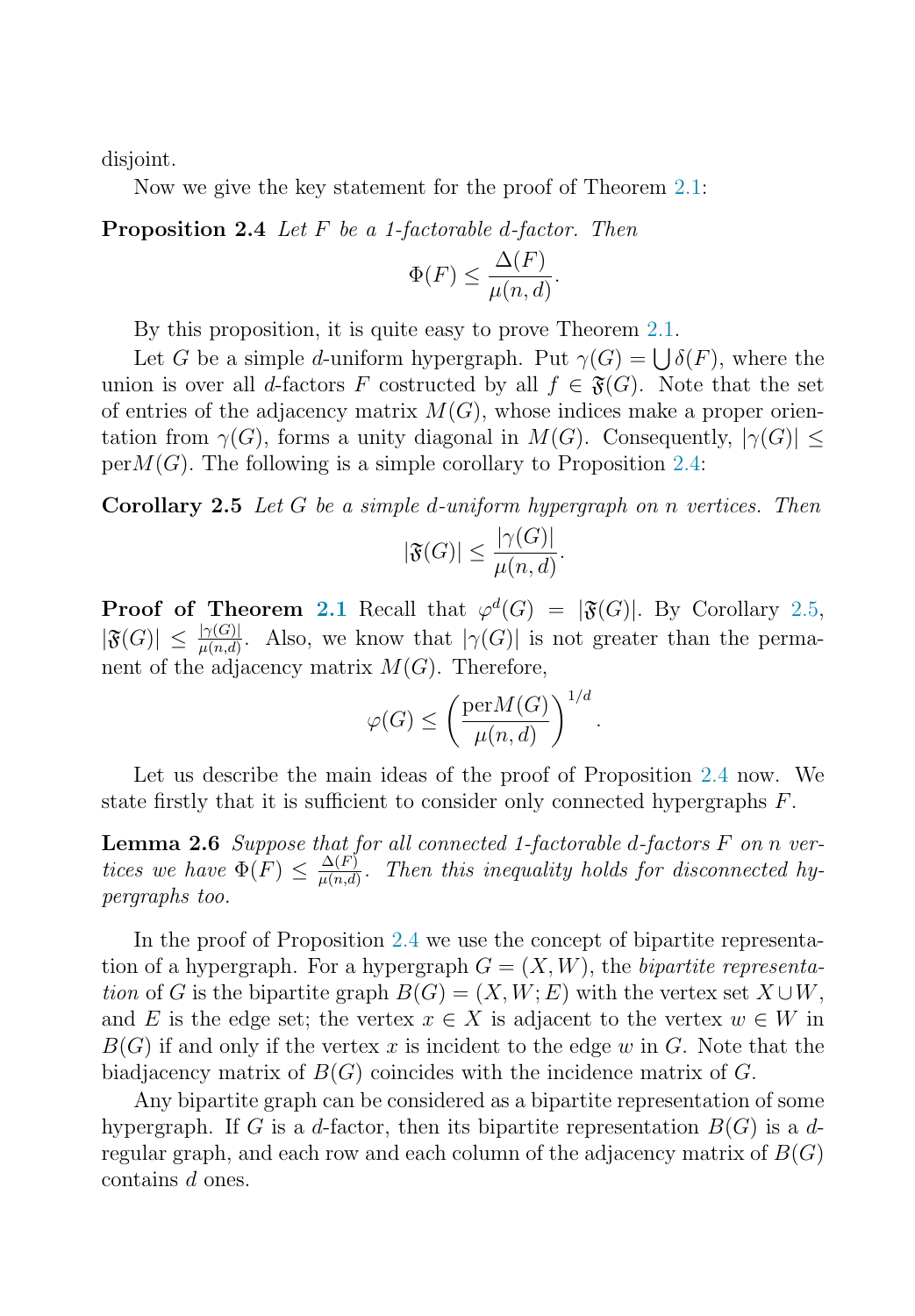At the next step, we associate the numbers of 1-factorizations and proper orientations of a  $d$ -factor  $F$  with the numbers of proper decompositions and proper edge colorings of its bipartite representation.

Let  $G = (V, E)$  be a graph. A proper edge coloring with k colors of the graph  $G$  is an assignment of 'colors' to the edges of the graph so that no two adjacent edges have the same color. If G is a d-regular bipartite graph on  $2n$ vertices, then each proper edge coloring of  $G$  with  $d$  colors is equivalent to some 1-factorization of G.

Let  $B = (X, Y; E)$  be a d-regular bipartite graph with the partite sets X and Y such that  $|X| = |Y| = n$ , and let d divide n. A proper decomposition of the partite set Y is a decomposition of Y into disjoint equinumerous subsets  $Y_1, \ldots, Y_d$  such that the neighborhood of each  $Y_i$  (the union of neighborhoods of y over all  $y \in Y_i$  is equal to X. In other words, each vertex  $x \in X$  is adjacent to exactly one vertex from each  $Y_i$ .

Remind that the d-factor  $F$  in Proposition [2.4](#page-4-0) may contain multiple hyperedges that correspond in  $B(F)$  to the vertices  $w \in W$  with identical neighborhoods. Suppose that there are  $k$  different hyperedges in the hypergraph  $F$ , and let the *i*th hyperedge have the multiplicity  $l_i$ ,  $i = 1, ..., k$ . Put  $R(F) = \prod_{i=1}^{k}$  $\bar{i}=1$  $l_i!$ .

The following lemmas describe the connection between these structures in a d-factor F and in its bipartite representation  $B(F)$ :

**Lemma 2.7** Let F be a 1-factorable d-factor, and let  $B(F)$  be its bipartite representation. Denote by  $P(B)$  the number of proper edge colorings of  $B(F)$ with d colors. Then

$$
\Delta(F) = P(B)/R(F).
$$

**Lemma 2.8** Let F be a 1-factorable d-factor, and let  $B(F)$  be its bipartite representation. Denote by  $T(B)$  the number of proper decompositions of the partite set W of  $B(F)$ . Then

$$
\Phi(F) = T(B)/R(F).
$$

Therefore, to obtain Proposition [2.4](#page-4-0) it is sufficient to prove the next lemma, which follows from Theorem [1.1:](#page-1-0)

**Lemma 2.9** Let  $B = (X, Y; E)$  be a d-regular connected bipartite graph on 2n vertices, and let d divide n. Then  $T(B) \leq \frac{P(B)}{\mu(n,d)}$ .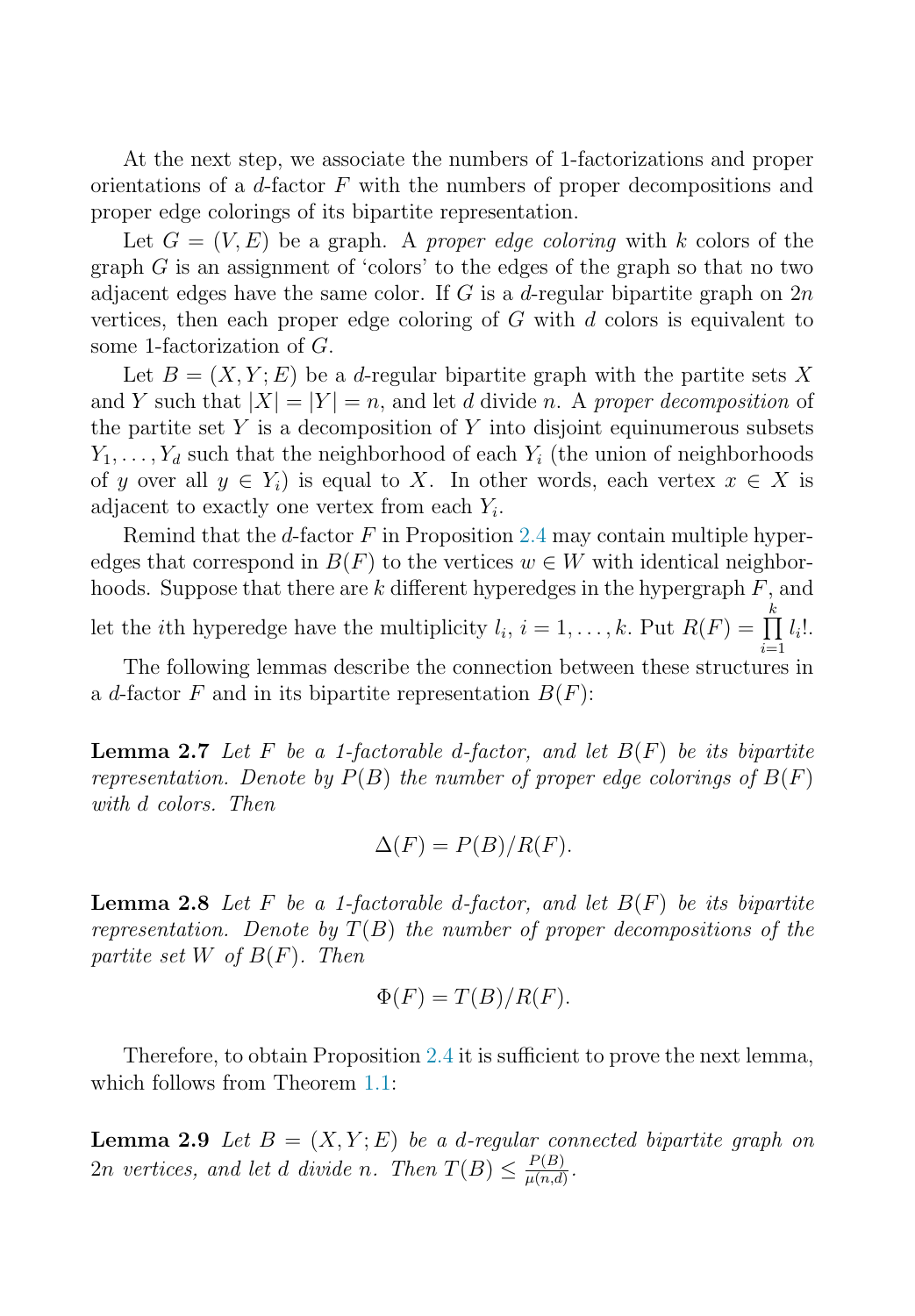## **3 An upper bound on the number of 1-factorizations of complete hypergraphs**

Denote by  $G_n^d$  the complete d-uniform hypergraph on n vertices, that is, the hyperedge set of  $G_n^d$  is the set of all d-element subsets of the vertex set. Let  $M(G_n^d)$  be the adjacency matrix of this graph. Recall that if a hypergraph has a 1-factor, then n is a multiple of d. By Baranyai's theorem [\[2\]](#page-7-0), this condition is sufficient for the existence of a 1-factorization of complete hypergraphs. Denote by  $\Phi(n, d)$  the number of 1-factorizations in the hypergraph  $G_n^d$ .

It is not hard to prove the following upper bound on the number of 1 factorizations:

**Proposition 3.1** The number of 1-factorizations of the hypergraph  $G_n^d$  satisfies

$$
\Phi(n,d) \le \left( (1+o(1)) \frac{n^{d-1}}{(d-1)!} \right)^{\frac{n^d}{d!}} \text{ as } n \to \infty.
$$

We prove the following theorem, that strengthens this bound:

**Theorem 3.2** The number of 1-factorizations of the complete d-uniform hypergraph  $G_n^d$  on n vertices satisfies

$$
\Phi(n,d) \le \left( (1+o(1)) \frac{n^{d-1}}{\mu(n,d)^{1/n} e^d} \right)^{\frac{n^d}{d!}} \text{ as } n \to \infty.
$$

**Corollary 3.3** If  $d \leq 3$ , then the number of 1-factorizations of the complete d-uniform hypergraphs  $G_n^2$  and  $G_n^3$  on n vertices satisfies

$$
\Phi(n,d) \le \left( (1+o(1)) \frac{n^{d-1}}{e^d} \right)^{\frac{n^d}{d!}} \text{ as } n \to \infty.
$$

If  $d \geq 4$ , then the number of 1-factorizations of  $G_n^d$  satisfies

$$
\Phi(n,d) \leq \left((1+o(1))\left(\frac{d}{e}\right)^d \frac{n^{d-1}}{d!^{2-1/d}}\right)^{\frac{n^d}{d!}} \text{ as } n \to \infty.
$$

Our reasoning for complete hypergraphs is similar to the proof for graphs, but instead of the result of [\[1\]](#page-7-0) and Bregman's theorem we use Theorem [2.1](#page-2-0) and the result of [\[9\]](#page-7-0).